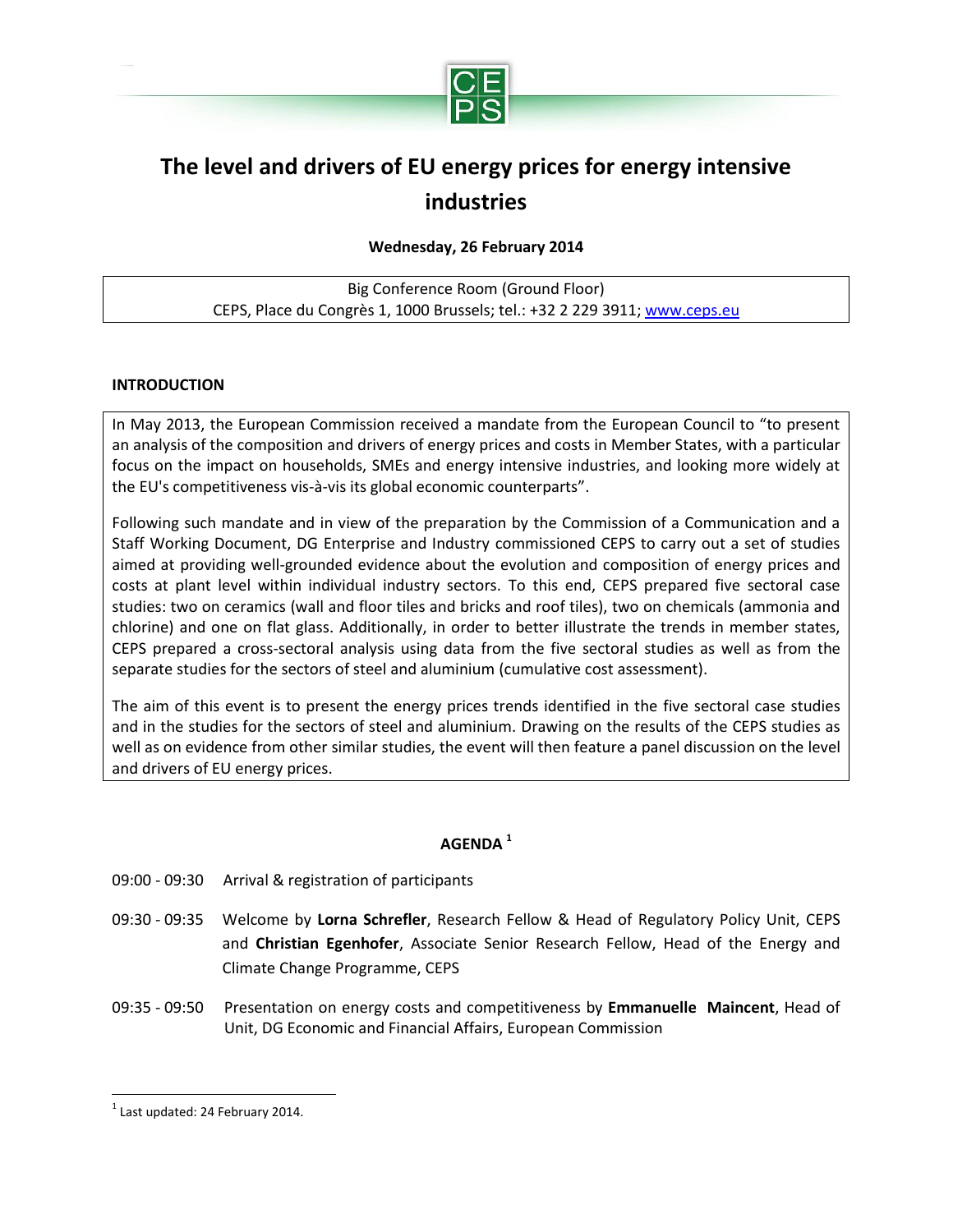

- 09:50 10:05 Presentation on the EU strategy for reconciling sustainability and industrial competitiveness by **Marzena Rogalska**, Head of Unit, DG Enterprise, European Commission
- 10:05 10:20 Presentation of the European Commission report on energy prices and costs by **Silvia Rezessy**, Policy Analyst, DG Energy, European Commission

#### 10:20 - 11:20 **Presentation of the studies**

*Objective is to present the methodology used in the set of CEPS studies, the results of the cross-sectoral analysis as well as the results of the studies for the energy-intensive sectors.* 

- 10:20 10:30 Presentation of the objectives of the studies & methodology by **Christian Egenhofer**, Associate Senior Research Fellow, CEPS
- 10:30 10:40 Presentation of the Cross-Sectoral Analysis by **Fabio Genoese**, Research Fellow, CEPS
- 10:40 11:20 Presentation of the results for the energy-intensive industry sectors
	- Chemicals (ammonia & chlorine) by **Vasileios Rizos**, Researcher, CEPS
	- Flat glass by **Susanna Roth**, Visiting Mistra Fellow, CEPS
	- Ceramics (wall and floor tiles & bricks and roof tiles) by **Julian Wieczorkiewicz**, Research Assistant, CEPS
	- **Steel by Giacomo Luchetta**, Researcher, CEPS
	- Aluminium by **Lorna Schrefler**, Research Fellow & Head of Regulatory Policy Unit, CEPS
- 11:20 11:50 Comments by the industry sectors and stakeholders

11:50 - 12:10 Coffee break

#### 12:10 - 13:30 **Level and drivers of EU energy prices**

*Drawing on the results of the CEPS studies as well as on evidence from other similar studies, the event will then feature a panel discussion on the level and drivers of EU energy prices. The session will conclude with a discussion open to all interested participants.* 

- 12:10 13:00 Panel discussion (10 min for each) co-chaired by **Christian Egenhofer,** Associate Senior Research Fellow, Head of the Energy and Climate Change Programme, CEPS and **Lorna Schrefler**, Research Fellow & Head of Regulatory Policy Unit, CEPS
	- **Ismo Ulvila**, Policy Officer, DG CLIMA, European Commission
	- **Ulrika Wising**, Head of Section Sustainable Energy Use Europe, DNV GL Energy
	- **Adam White,** Research Coordinator on Climate and Energy, WWF
	- **Alessandro Cisotta**, Policy Analyst, DG Enterprise, European Commission
	- **Silvia Rezessy**, Policy Analyst, DG Energy, European Commission